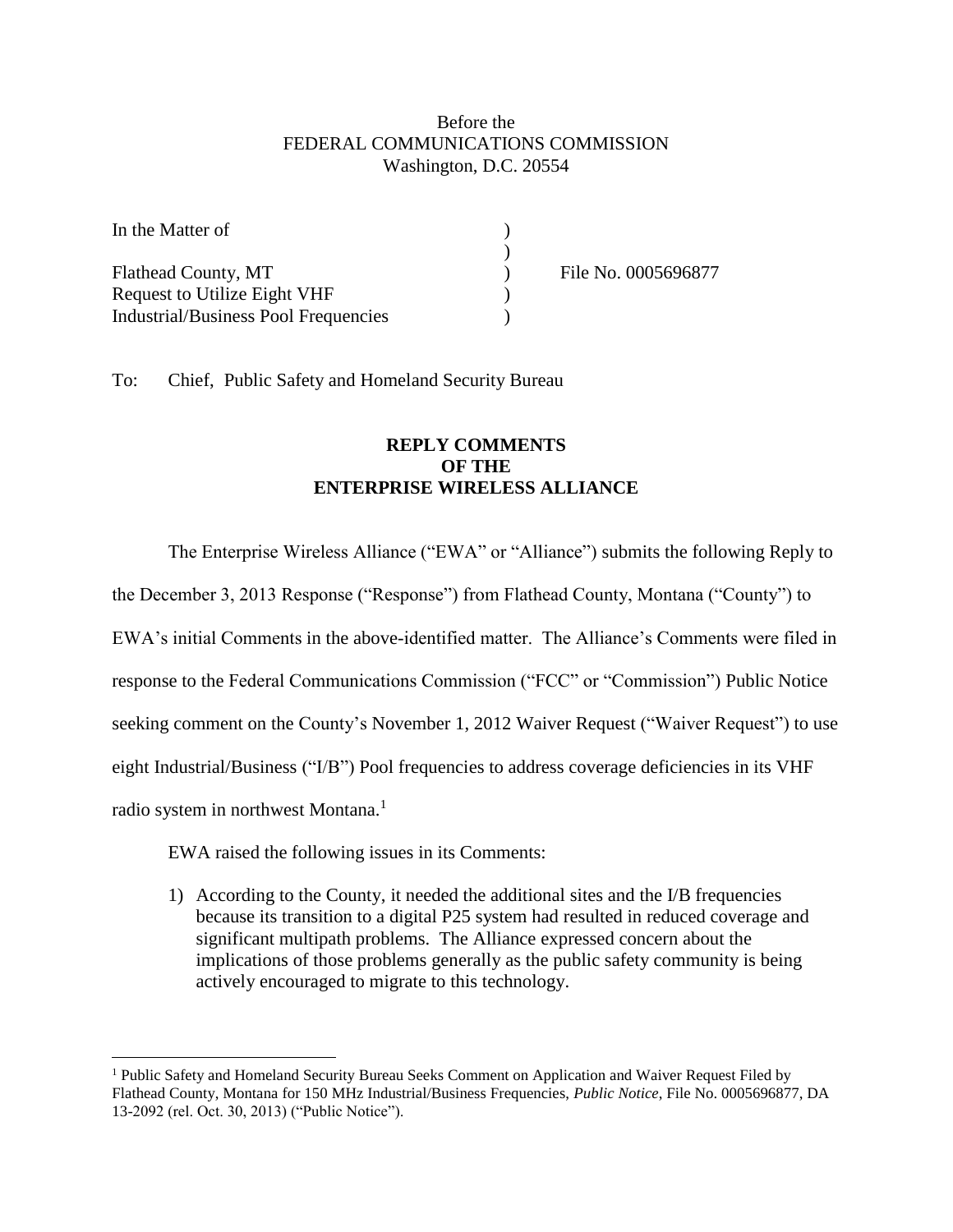- 2) EWA noted that a shortage of VHF Public Safety spectrum in one of the least populated areas of the country raises a question about Public Safety frequency coordination standards and whether they follow the applicable FCC's rules, including those in Sections 90.173 and 90.187.
- 3) The Alliance sought further information about the County's efforts to overcome Industry Canada objections to the County's use of certain VHF Public Safety frequencies.
- 4) EWA questioned if the County had thoroughly considered whether any or all of the approximately twenty (20) VHF frequencies for which its various entities are licensed could be reallocated for use in the digital network, as those frequencies appear to be used by the same entities that have been identified as now operating on the P25 network.
- 5) The Alliance challenged the accuracy of the concurrence letter from AAA, an FCCcertified I/B Pool frequency coordinator, stating that the I/B frequencies requested were properly coordinated. EWA's analysis indicated that the County's proposed use of frequencies 157.680 MHz and 159.7425 MHz with MO8 status would not provide adequate protection to licenses held under call signs WNDL238, WPEQ706, and WQIJ561, pursuant to the FCC's directive for MO8 contour calculations in its letter dated March 19, 2008.

The Response, while lengthy and undoubtedly sincere, fails to address these issues either at all or with meaningful specificity. It emphasizes that the County's trunked, digital P25 system will allow a number of County, local, state, and Federal users to share frequencies in a spectrally efficient manner, an objective EWA wholeheartedly applauds. The Alliance's concerns have nothing to do with the County's efforts to improve its communications capability, but rather with the fact that these improvements seemingly require more – not less – spectrum and, in this instance, almost exclusively waivered I/B frequencies. In light of the exceedingly generous allocations made available to Public Safety entities over the past decades, allocations to which I/B entities have no access, it is not in the public interest also to allow unlimited use of I/B frequencies, when primary Public Safety spectrum does not suit the preference of a particular applicant.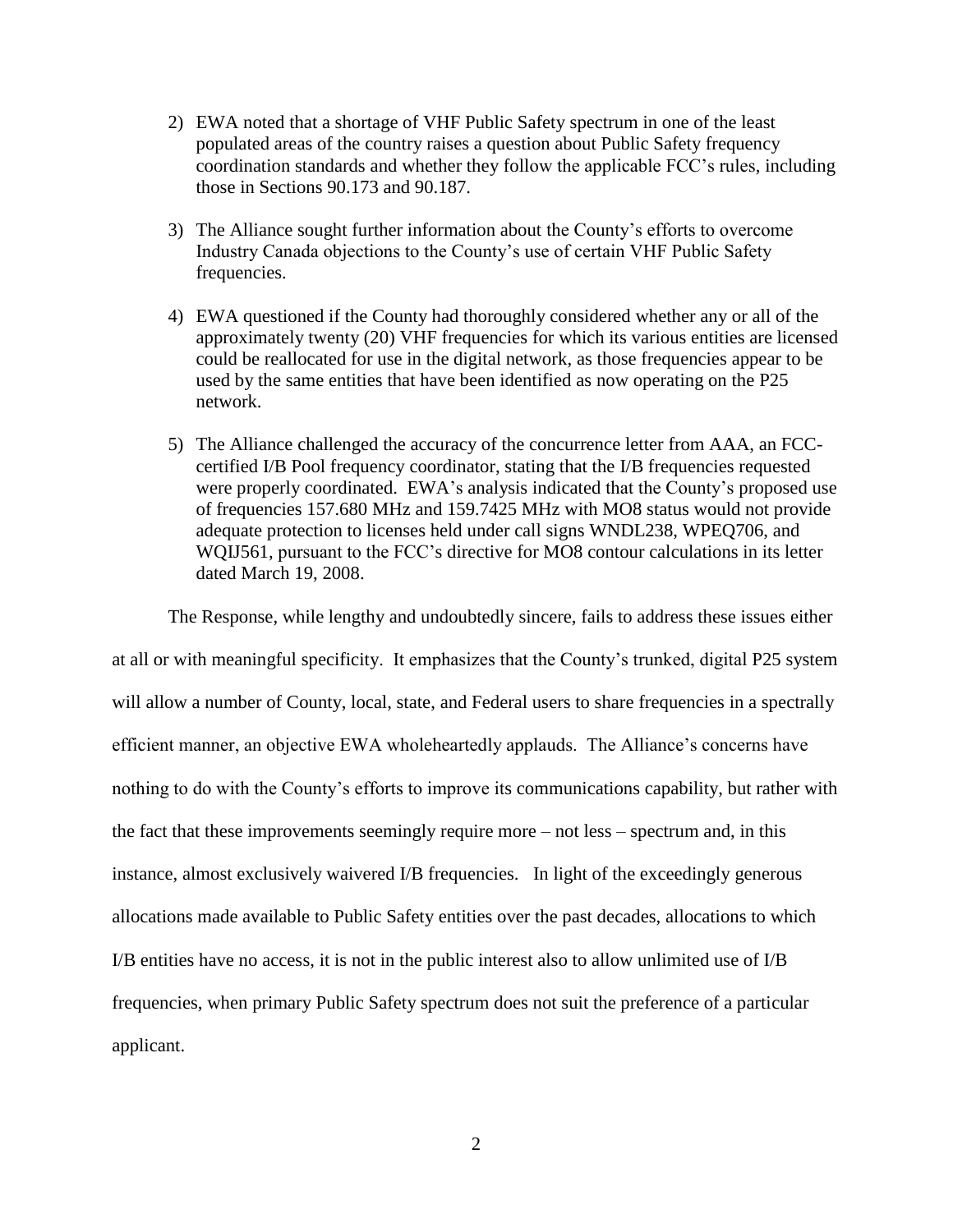Based on the available ULS information, it appears that the instant application, an application requesting exclusively I/B frequencies, will form the core of the County's trunked P25 system. The application references no associated call signs, and the County holds only two other permanent YW authorizations, each for a single frequency at a single site. If this information is complete, that is, if there are no other entities holding licenses that form part of this system, and assuming the County has properly modified to YW status all authorizations that will operate in digital trunked mode, then the County intends to deploy a new VHF digital P25 system that is almost entirely dependent upon waiver relief.<sup>2</sup> While the Response states that "the County has already released several analog frequencies to the trunking systems,"<sup>3</sup> and "Flathead County has turned over many channels to the area trunking system,"<sup>4</sup> those statements are not reflected in the ULS database.<sup>5</sup> Rather, it appears that the system will use I/B frequencies almost exclusively.

The reality of this migration to what is supposed to be a more spectrally efficient use is highlighted in the Response. First, the County's system does not appear to make more spectrally efficient use of Public Safety spectrum at all, but only of I/B spectrum. Further, it is ironic that I/B frequencies are needed, because the County cannot utilize high-site, high-power transmitters in its P25 system, but instead must operate within strict height/power constraints that limit its coverage area, yet those constraints apparently do not permit any greater re-use of Public Safety frequencies. As stated in the Response, "Efforts are made to reuse frequencies, but again,

 $\overline{a}$ 

<sup>&</sup>lt;sup>2</sup> Indeed, it appears that the County may already have deployed a portion of the system on I/B frequencies pursuant to STA call sign WQRL916.

<sup>&</sup>lt;sup>3</sup> Response at 3.

<sup>4</sup> *Id*.

<sup>&</sup>lt;sup>5</sup> In fact, at other points in the Response, the County acknowledges that retention of its legacy analog systems is "policy." *Id*. Whose policy and with what rationale is not explained, although EWA would agree that it appears to be the general policy of Public Safety licensees not to relinquish the spectrum assigned to "legacy" systems when they deploy new ones. The Response also states that the approximately twenty (20) analog frequencies are being retained for unspecified legacy analog and also in the event the trunked system should fail.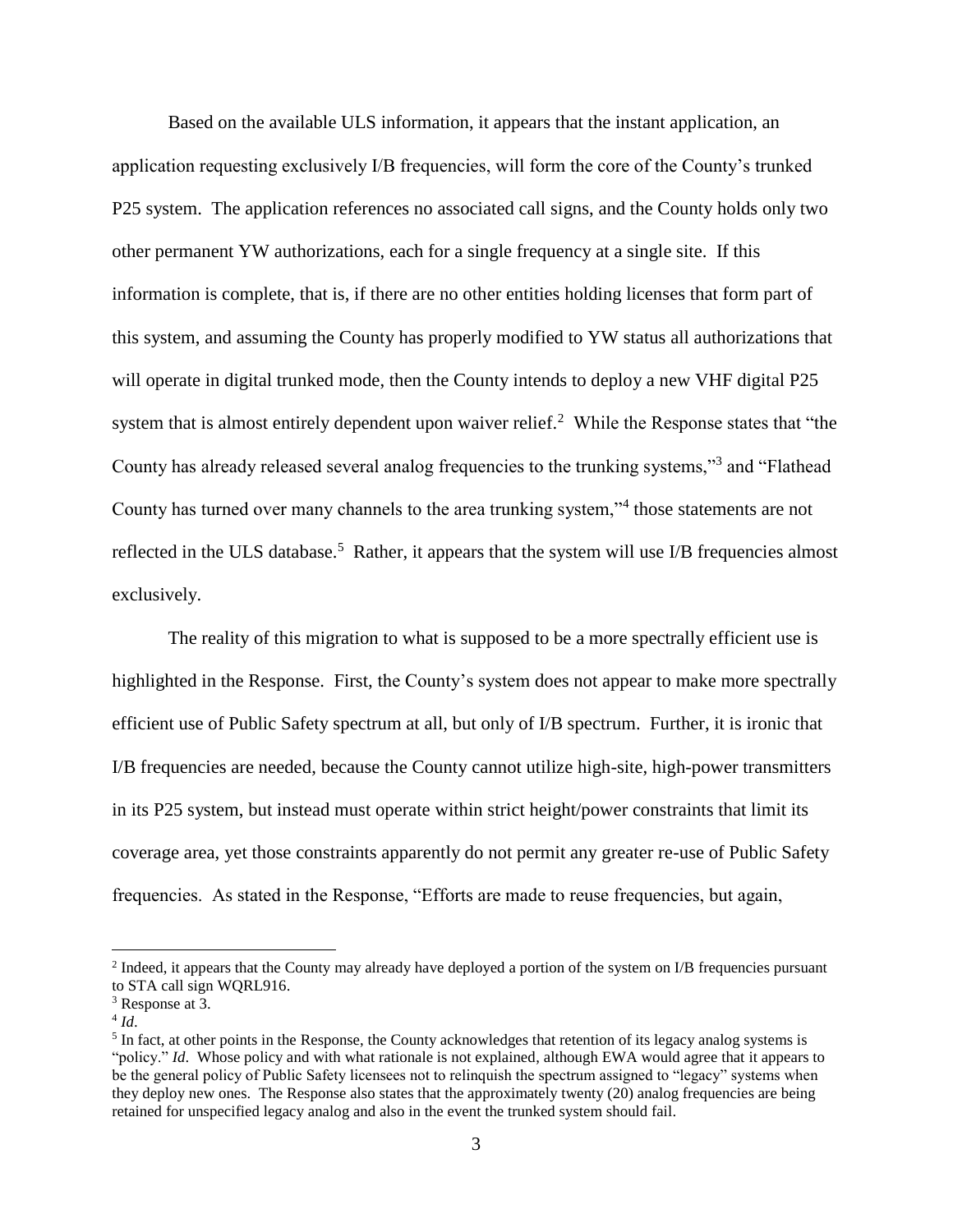problems arise when coordination is attempted."<sup>6</sup> If frequency re-use is not enhanced, one must question the purpose of the height/power limitations, since they appear to create a "worst case" situation in which more frequencies are needed to provide comparable coverage.

With regard to the issues raised in EWA's Comments, the Response does not address any of them directly, with the possible exception of (4) although, as noted above, the response is not supported by the ULS database. As for issue (1), the Response defends the migration to P25 technology, despite the problems it generated for the County's own deployment, problems it claims can be addressed only by accessing I/B spectrum. The Response provides no specific information in response to issue (2), but notes only that, despite limited P25 coverage contours, it has been unable to secure concurrence to use other Public Safety frequencies. The Response does not address whether the coordination analysis was conducted in accordance with FCC Rule Section 90.187, or any other details about how available Public Safety frequencies were identified as available or unavailable for assignment.<sup>7</sup> The Response also does not provide any information in response to issue (3) regarding efforts made by the County to overcome objections from Industry Canada, objections faced by I/B applicants as well, and sometimes surmounted with perseverance and appropriate technical showings. The Response ignores issue (5) regarding the inaccuracies in AAA's concurrence letter.

The broader issue raised by this waiver request is the most troubling. The FCC in recent decades has allocated substantial spectrum for Public Safety use. These entities have been granted spectrum at 700 MHz, where there is both a broadband and a narrowband allocation, and

 $\overline{a}$ 6 *Id.*

<sup>&</sup>lt;sup>7</sup> The Alliance must correct the County's statement that "A trunked system has no means to monitor co-channel signaling…." Response at 2. Many trunked systems do include monitoring capability on all but a limited number of control channels, and numerous I/B licensees successfully utilize such systems to achieve improved efficiencies and enhanced features. Public Safety licensees may choose not to deploy trunked systems with that capability, but they most certainly are available.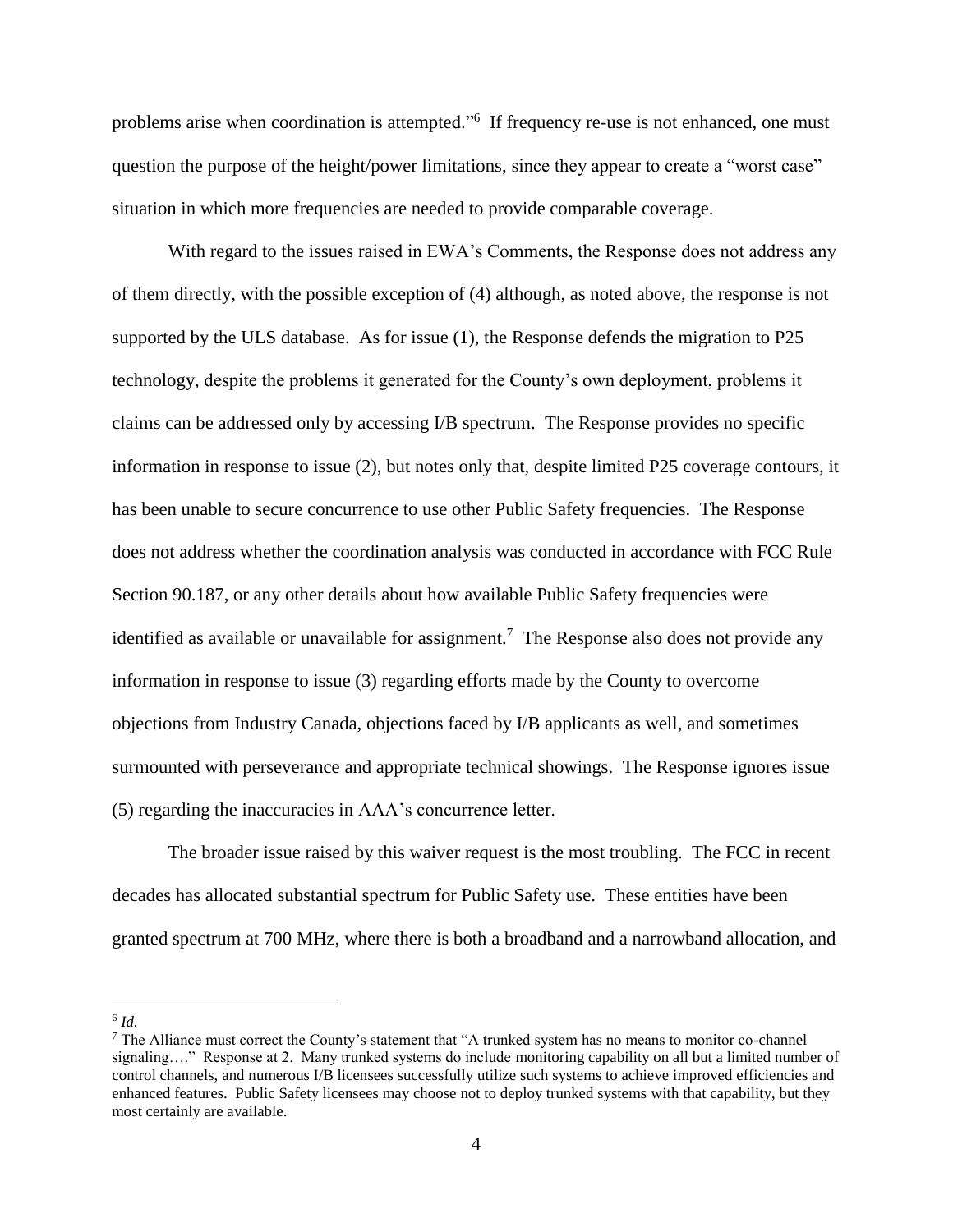at 800 MHz where, in addition to interleaved Public Safety pool frequencies and the NPSPAC allocation, all Sprint-vacated spectrum is reserved for Public Safety use for its first three years of availability. Yet the County and other Public Safety entities around the country have disclaimed interest in these "higher bands" and instead elect to remain in VHF. Thus, although it appears that twenty-eight (28) 700 MHz narrowband frequencies have been set aside for the County's use, they will allow that spectrum to lie fallow in favor of trying to secure waivers for I/B frequencies in VHF.

EWA understands why Public Safety entities might prefer to remain in the lower bands, particularly in certain geographic areas such as Flathead County. The propagation characteristics of higher bands means that more sites and equipment are needed, leading to higher costs. However, the Alliance must correct the County's misapprehension that I/B licensees invariably have the financial capability to operate in higher bands, assuming spectrum is available. In fact, their economic constraints, if anything, are greater than those of Public Safety entities, since I/B licensees cannot secure public funding for their communications systems through taxes or grants.<sup>8</sup> They must earn it through the operation of their business activities.

Persistent incursions into lower band I/B spectrum by Public Safety applicants lead to even greater inequities in the overall Part 90 band plan, a plan that already heavily favors Public Safety users. Further, nationwide reservations of spectrum for Public Safety serve the public interest only if Public Safety eligibles actually intend to use them – in some reasonably foreseeable timeframe. If entities such as the County have no interest in their 700 MHz allocations or in the Sprint-vacated 800 MHz spectrum reserved for them, that spectrum should be made available for I/B entities. For the reasons detailed above, EWA urges the Commission

 $\overline{a}$ 

<sup>8</sup> Response at 4.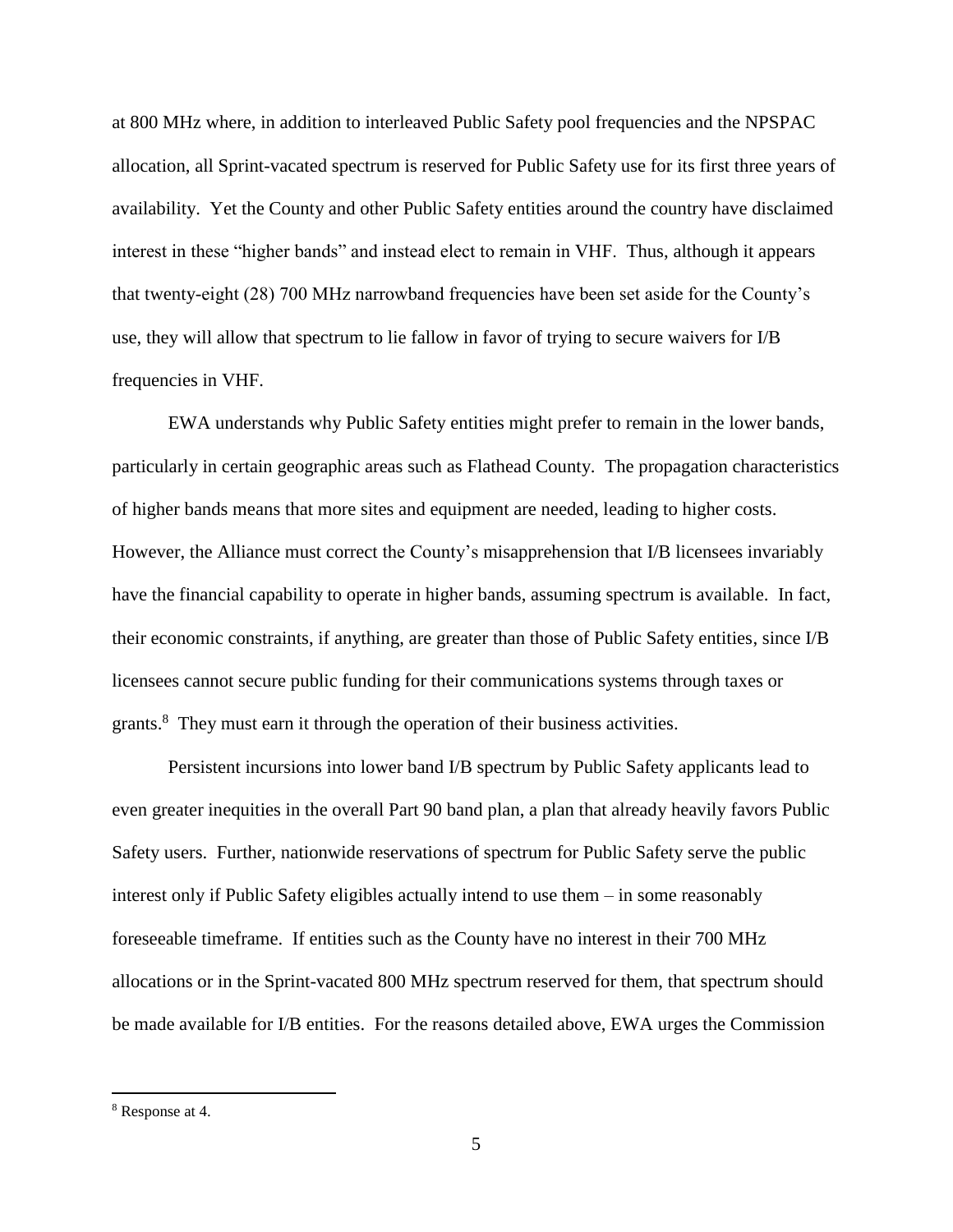to investigate the issues raised in the Alliance's Comments and summarized herein before taking any action on the County's Waiver Request.

ENTERPRISE WIRELESS ALLIANCE

By:  $\sqrt{\mu u} u$  . Uv.

Mark E. Crosby President/CEO 8484 Westpark Drive, Suite 630 McLean, Virginia 22102 (703) 528-5115

Counsel:

Elizabeth R. Sachs Lukas, Nace, Gutierrez & Sachs, LLP 8300 Greensboro Drive, Ste. 1200 McLean, VA 22102 (703) 584-8678

December 13, 2013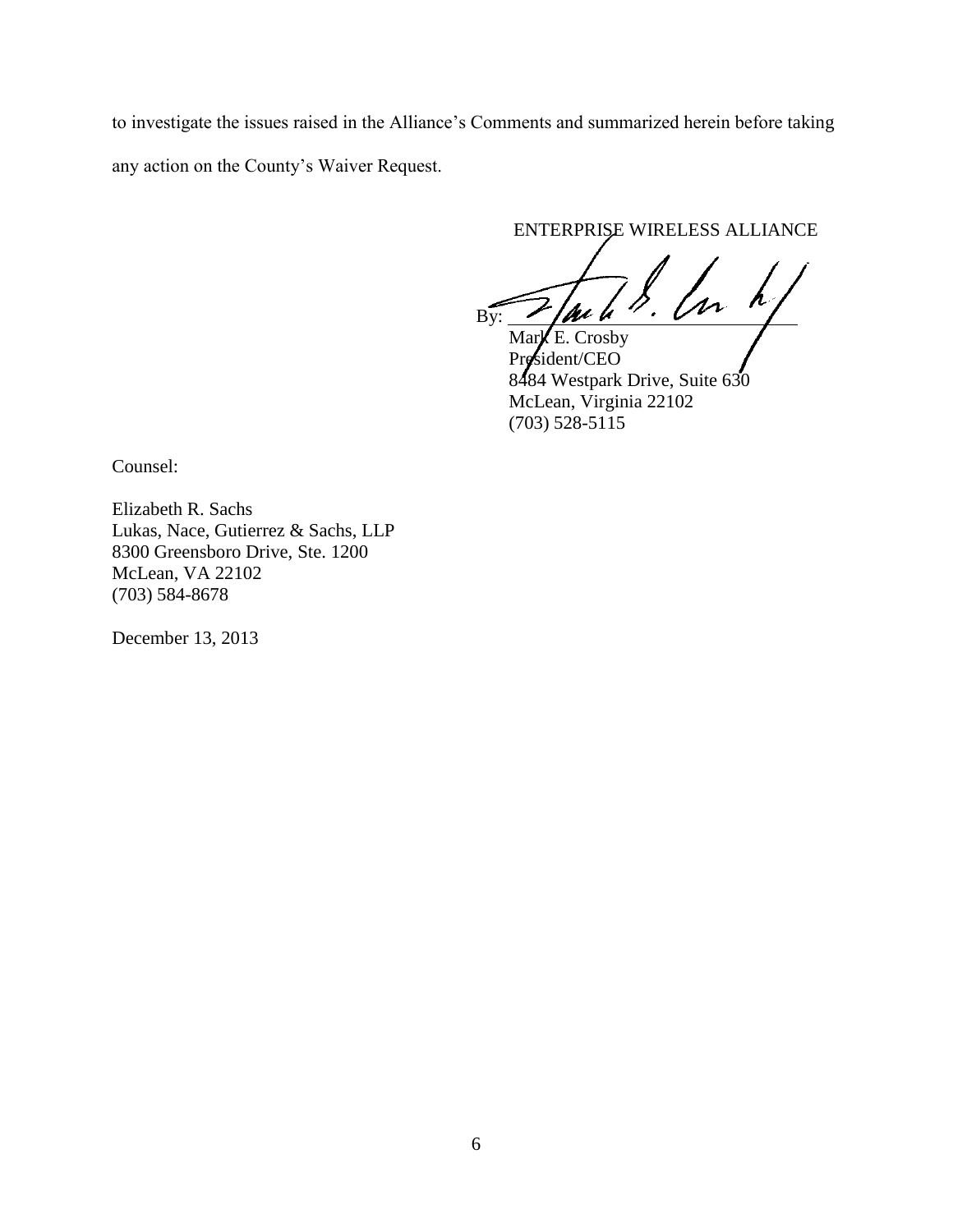## CERTIFICATE OF SERVICE

I, Linda J. Evans, with the law firm of Lukas, Nace Gutierrez and Sachs, LLP, hereby certify that I have, on this 13<sup>th</sup> day of December 2013, caused to be forwarded via electronic mail the foregoing Reply Comments to the following:

> Jack Spillman Radio System Administrator Flathead County Office of Emergency Services [jack.spillman@flatheadoes.mt.gov](mailto:jack.spillman@flatheadoes.mt.gov)

Cindy Matzel Coordinator RS/AAA [cindy@radiosoft.com](mailto:cindy@radiosoft.com)

Carol Dicaro Coordinator APCO [dicaroc@apcointl.org](mailto:dicaroc@apcointl.org)

/s/ Linda J. Evans